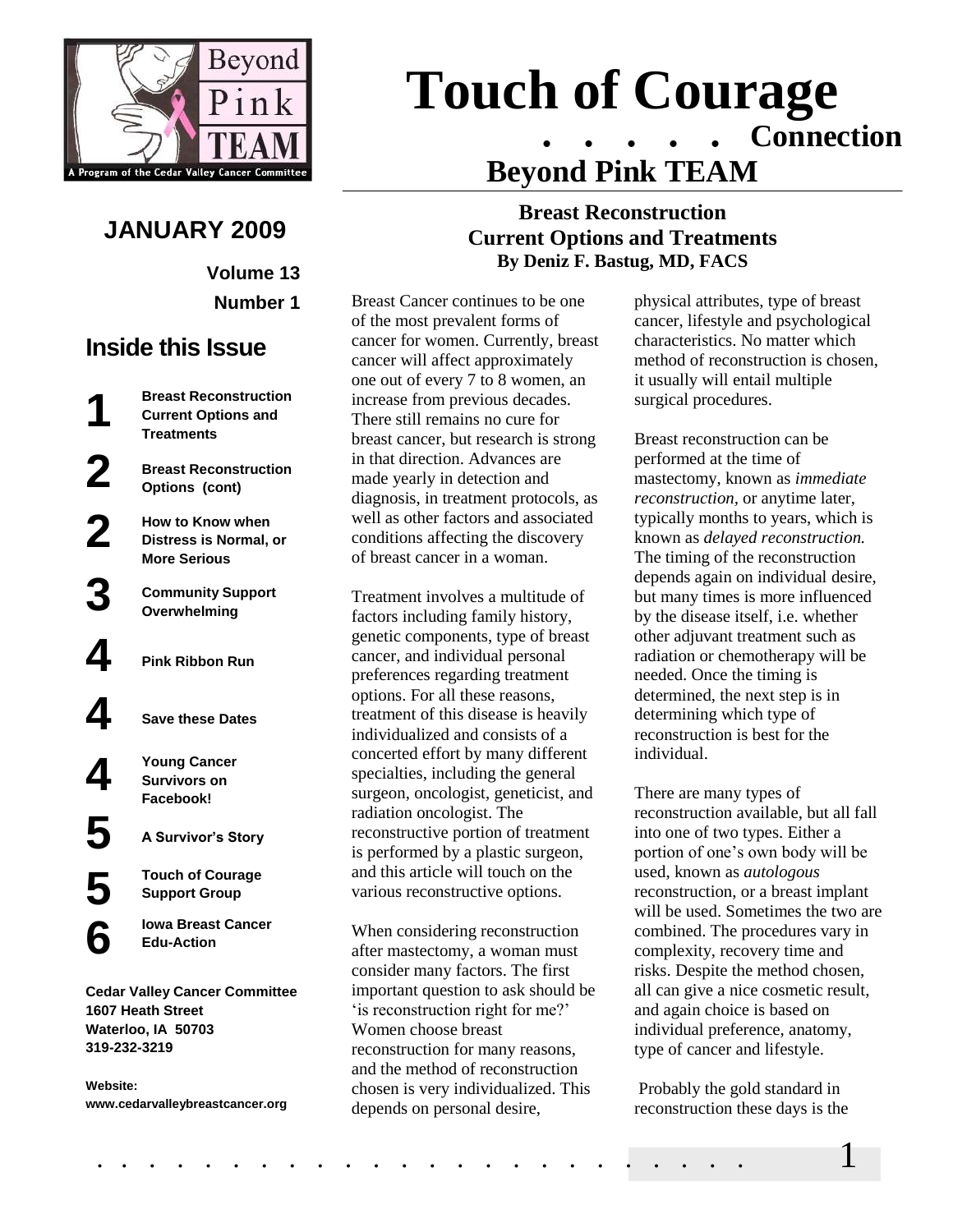#### January 2009

autologous reconstruction, which is using a women"s own tissue to create the breast. This is done with what is called a flap. This flap, which consists of skin, underlying fat, underlying muscle, and associated blood vessels can be taken from many different areas of the body. These are too numerous to go into detail here but these flaps can come from the abdomen (called a TRAM flap), from the back (a Latissimus Dorsi flap), or from other areas such as the buttocks region (Gluteal flaps). These flaps are either left attached to the underlying muscle, or can be completely disconnected from the muscle and placed into the chest to create the breast using microsurgical techniques. Flap or autologous reconstruction involves complex surgery, longer recovery time, affects other parts of the body and have the greatest risks. The benefits of these trade-offs are typically beautiful and very natural appearing breasts.

The alternative to the autologous reconstruction uses an implant to recreate the breast mound. In certain instances this can be performed as a one time procedure, but typically this will be at least a two stage process. Following a mastectomy, there is deficient skin. The various flaps provide for this skin, otherwise we need to place a special type of implant called an *expander* to stretch the skin and muscle slowly. This provides the room for the second procedure where the expander is removed and a permanent implant is placed.

Women have a choice of either saline implants or silicone implants as the permanent prosthesis. There has been a lot of press in the past regarding silicone implants, and unfortunately this has only confused and frightened women. Countless

studies over the past 16 years have been performed, all verifying the safety of silicone implants. However there is still apprehension in some women. Talking to your plastic surgeon is the best way to get the information you need to make the proper informed choice.

As mentioned earlier, reconstruction usually involves more than one procedure, and many times one of these procedures needs to address the opposite breast. Often the non-reconstructed side needs something done to it in order to achieve symmetry with the reconstructed side. This can involve a breast lift (mastopexy), a breast reduction or a breast enlargement (augmentation). Once the reconstructions are done, symmetry has been achieved and the woman is well healed, one more decision needs to be made. This is whether or not to have a nipple and areola reconstructed. Several methods are also available for this, but fall into two categories, either tattooing or flap reconstruction if an actual protruding nipple is desired.

Breast reconstruction is a decision based on many factors involving many decisions and individual circumstances. In careful discussion with your plastic surgeon the best method for you can be determined. It is also very important to be aware that federal law requires insurance companies cover breast reconstruction for mastectomy following breast cancer, as well as cover procedures on the opposite breast to achieve symmetry. With the widely available options present, mastectomy alone need not be the endpoint for breast cancer. Through education and involvement in the decision making process, breast reconstruction can be a very fulfilling and satisfying option.

### **How to Know when Distress is Normal, or More Serious From the ACS booklet**

*"Distress - Treatment Guidelines for Patients"*

Distress is a normal part of having cancer. Some signs or symptoms that could indicate distress is becoming excessive:

- Feeling overwhelmed by fears
- Feeling so sad that cannot go through treatment
- Unusual irritability and anger
- Inability to cope with pain, fatigue and nausea
- Poor concentration
- Difficult time making decisions
- Feeling despair and hopelessness
- Constant thoughts about cancer and/or death
- Trouble sleeping
- Trouble eating
- Family conflicts/issues seem impossible to resolve
- Questioning your faith/beliefs
- Feeling worthless and useless

Things from the past that may make you or your family member more vulnerable might include:

- Having a relative who died as a result of cancer
- Having a recent loss
- Having had depression or suicidal thoughts in the past
- Reliving a painful event from your past that seems unrelated to the current situation
- Having thoughts of harming yourself or someone else

If any of these signs or symptoms is present, talk to your doctor or nurse. You and your family member may need help with distress.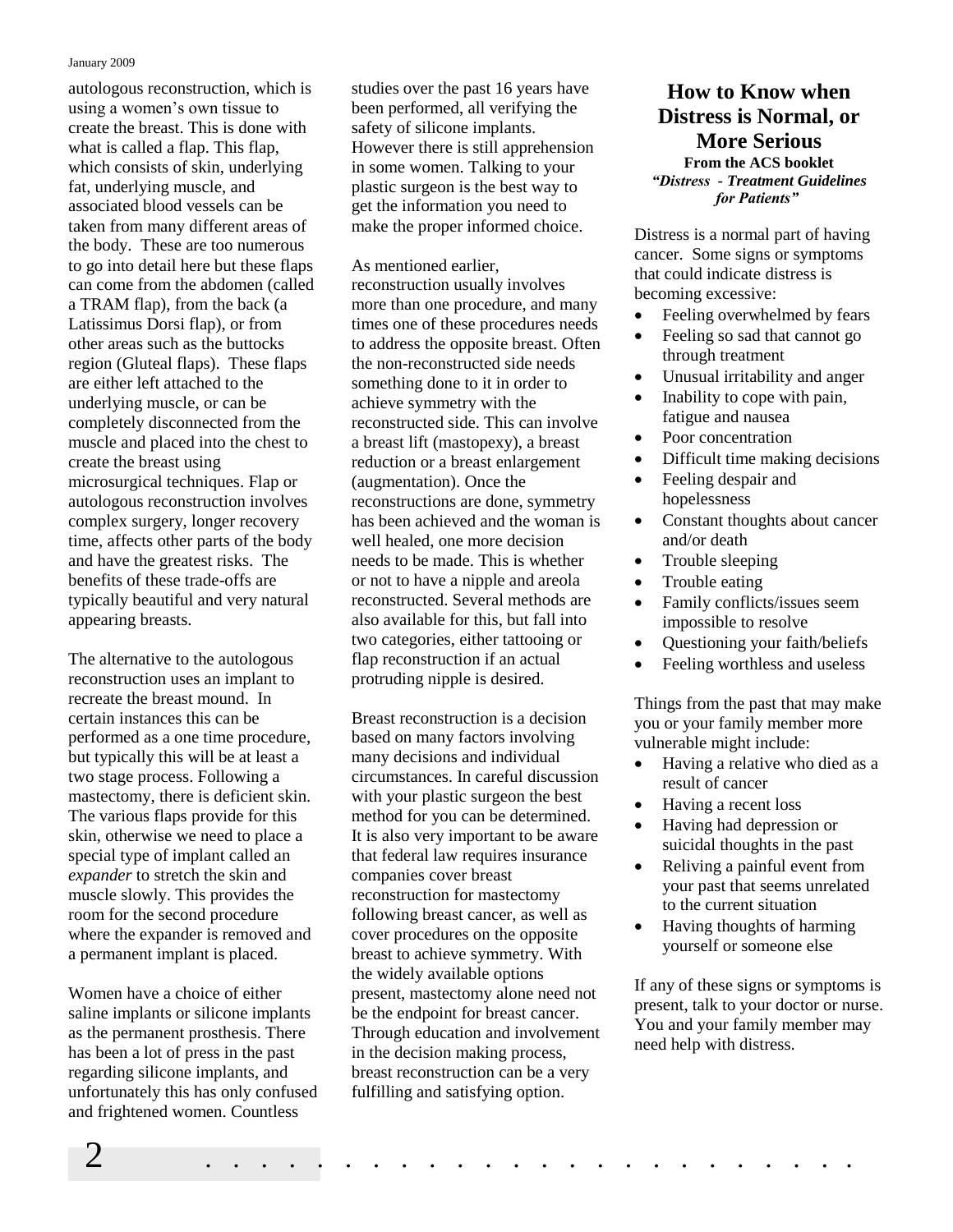#### **Community Support Overwhelming Dee Hughes, Chair Beyond Pink TEAM**

The concerns of women diagnosed with breast cancer are present every day of the year. However, our consciousness is raised during Breast Cancer Awareness Month each October when we hear stories about survivors and see so much pink. Not that wearing pink or pink ribbons is going to cure breast cancer, but it is an easy way to rally people together for a cause and show their support.

The community support the Beyond Pink TEAM received this past October has been overwhelming. We were present at many events throughout the month and many organizations raised money for the Beyond Pink TEAM. To name a few:

- The Pink Ribbon Run sponsored by Community Mainstreet of Cedar Falls raised over \$15,000 for the Beyond Pink Fund to provide financial assistance to women and men with breast cancer.
- Panera Bakery and Café of Waterloo and Cedar Falls donated \$.25 from each Pink Ribbon Bagel sold.
- A quilt raffle and silent auction raised over \$2,000 at the Breast Care Conference.
- The CBE Group donated nearly \$5,500 from their casual day funds.
- The Black Hawk Hockey team raffled pink hockey sticks and referee jerseys.
- The Design Studio donated 50 pink carnations for breast cancer survivors at our annual luncheon.
- Grundy Center Chamber of Commerce gave us proceeds from their *Girls Night Out* event in October, amounting to \$352
- Covenant Medical Center donated \$1,000 in proceeds from *Celebrating Life with Laughter* at Jokers and sponsored this year"s Beyond Pink TEAM luncheon.
- Allen College students accepted donations to the Beyond Pink TEAM in exchange for pink ribbons.
- The Dew Drop Inn in Gilbertville held a bake sale, raffle and chili supper for us and raised over \$1,400.
- Vickie Holmes sponsored *Men in Skirts* at taverns in Oelwein and surrounding area, and raised over \$2,000 from patrons.
- Jo Slickers donated a beautiful Longaberger Basket to raffle, as well as pink coffee mugs.
- Teachers in Grundy Center donated their casual day donations to the Beyond Pink TEAM.
- Jiva Salon and Spa donated money from haircuts and a statue raffle.
- UNI"s Gamma Phi Beta sorority raised \$800 doing a Kickball Tournament.
- Regions Bank donated proceeds from their casual day.

The majority of the money donated to us will go directly to the Beyond Pink Fund at the Community Foundation of Waterloo/Cedar Falls and Northeast Iowa. This fund provides financial assistance to women and men dealing with breast cancer and other breast health issues. The remainder is used to provide services locally, such as the support groups, newsletters, scholarships for breast cancer conferences, awareness activities and more.

Thank you to all of these businesses and dedicated individuals for their support and participation in the events. Together we **are** making a difference in our community.

. . . . . . . . . . . . . . . . . . . . . . . . 3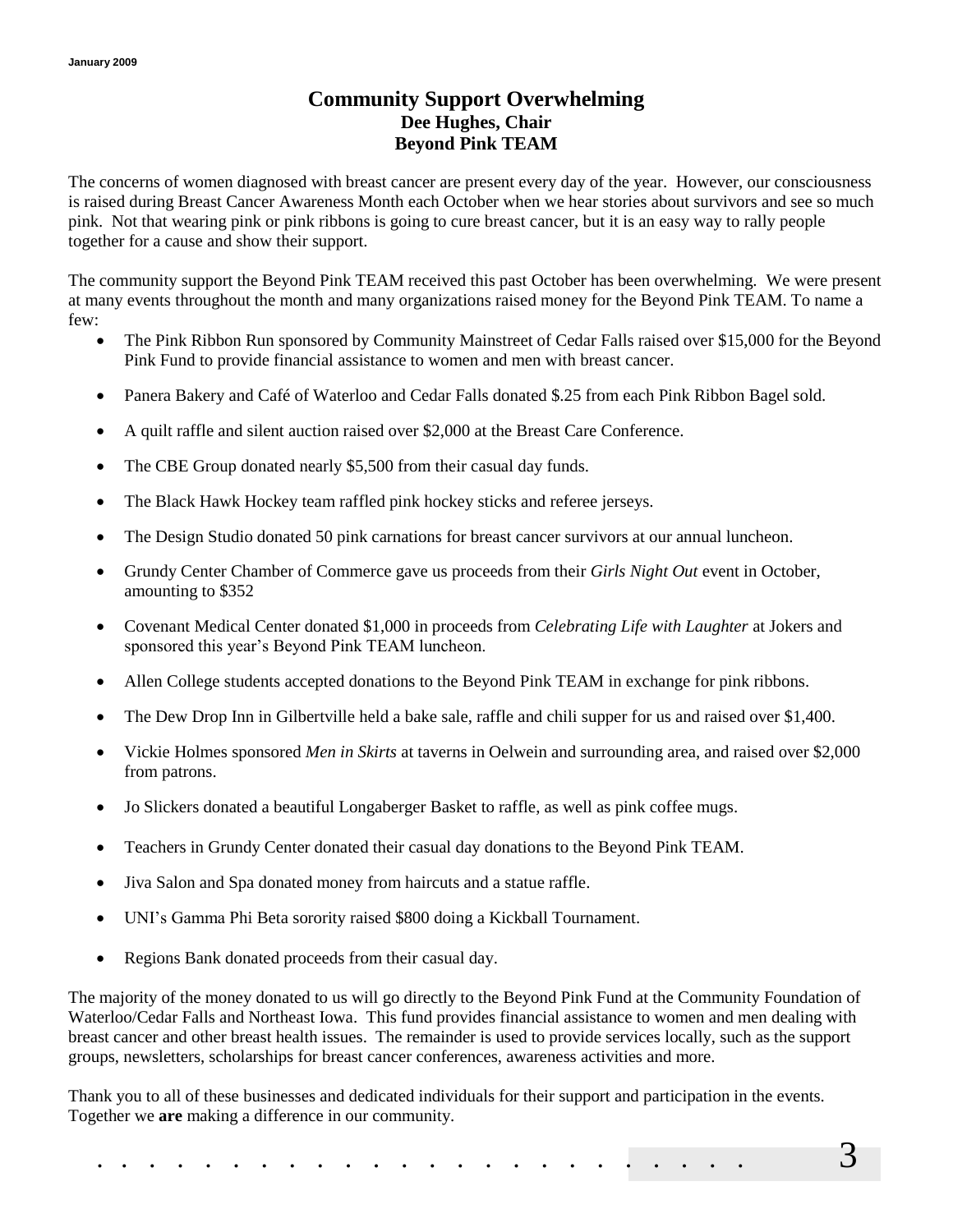#### **Pink Ribbon Run by Dee Hughes**

Saturday, October 4 was a chilly but beautiful morning for the Second Annual Pink Ribbon Run in Downtown Cedar Falls. More than 260 women, men and children participated in the 5K run/walk with medals awarded in



different categories. The event is organized by Community Mainstreet of Cedar Falls, with all proceeds going to the Beyond Pink Fund.

The organizers were able to get sponsorships to cover all the event expenses, so the entire registration fee from the runners

and walkers went to the Fund. Most of the participants made an additional donation to the Beyond Pink Fund, above and beyond the registration fee. Between sponsorships, registration fees and additional donations, over \$15,000 was raised for the Beyond Pink Fund. The Fund is held at the Community Foundation of Waterloo, Cedar Falls and Northeast Iowa. It is used to help women and men dealing with breast cancer and related breast health issues with uncovered medical expenses.

The Beyond Pink TEAM is very appreciative of everyone who has supported the Pink Ribbon Run. We are privileged to have the Fund as the recipient of the event proceeds, and grateful to Community Mainstreet of Cedar Falls for organizing this successful event.

# **Save this Date**

Ecologist, author and cancer survivor Sandra Steingraber, Ph.D., an internationally recognized expert on the environmental links to cancer and reproductive health will speak at the University of Northern Iowa on **April 6, 2009.**

Steingraber"s highly acclaimed book, *Living Downstream: An Ecologist Looks at Cancer and the Environment* presents cancer as a human rights issue. It was the first to bring together data on toxic releases with newly released data from U.S. cancer registries. *Living Downstream* won praise from international media, including *The Washington Post*, *the Nation*, *The Chicago Tribune*, *Kirkus Reviews*, *Publishers Weekly*, *The Lancet*, and *The London Times*.

She is recognized for her ability to serve as a two-way translator between scientists and activists. In 1999, as part of international treaty negotiations, she briefed U.N. delegates in Geneva, Switzerland on dioxin contamination of breast milk. Interviews with Steingraber have appeared in *The Chicago Tribune*, *USA Today*, *The Cleveland Plain Dealer*, on *National Public Radio*, *The Today Show*, and *Now* With Bill Moyers.

Formerly on faculty at Cornell University, Sandra Steingraber is currently Distinguished Visiting Scholar at Ithaca College in Ithaca, New York. She is married to sculptor Jeff de Castro and has two children.

#### **More Dates to Save**

- **Jan 22** Young Cancer Survivors event, 4:30-7:00pm AEA 267 Conference Room A 3712 Cedar Heights Dr, CF
- **Feb 27** Conference for Young Women Affected by Breast Cancer. Dallas, Texas [www.youngsurvivorsconference.org](http://www.youngsurvivorsconference.org/)

#### **Young Cancer Survivors on Facebook! by Andrea Wubbena**

We now have a group set up on Facebook where the Young Cancer Survivors of the Cedar Valley can "mingle".

Our page will contain the current postings of our upcoming events and a place for you to find other survivors. Check us out, post on the wall – and become a member of the group for the most up-to-date info about Young Cancer Survivors.

To find us in the search bar on Facebook, just type Young Cancer Survivors and look for the Waterloo, IA group. Once you are on our page, click "join group" and you are in!

See you in cyber space!

4 . . . . . . . . . . . . . . . . . . . . . . . .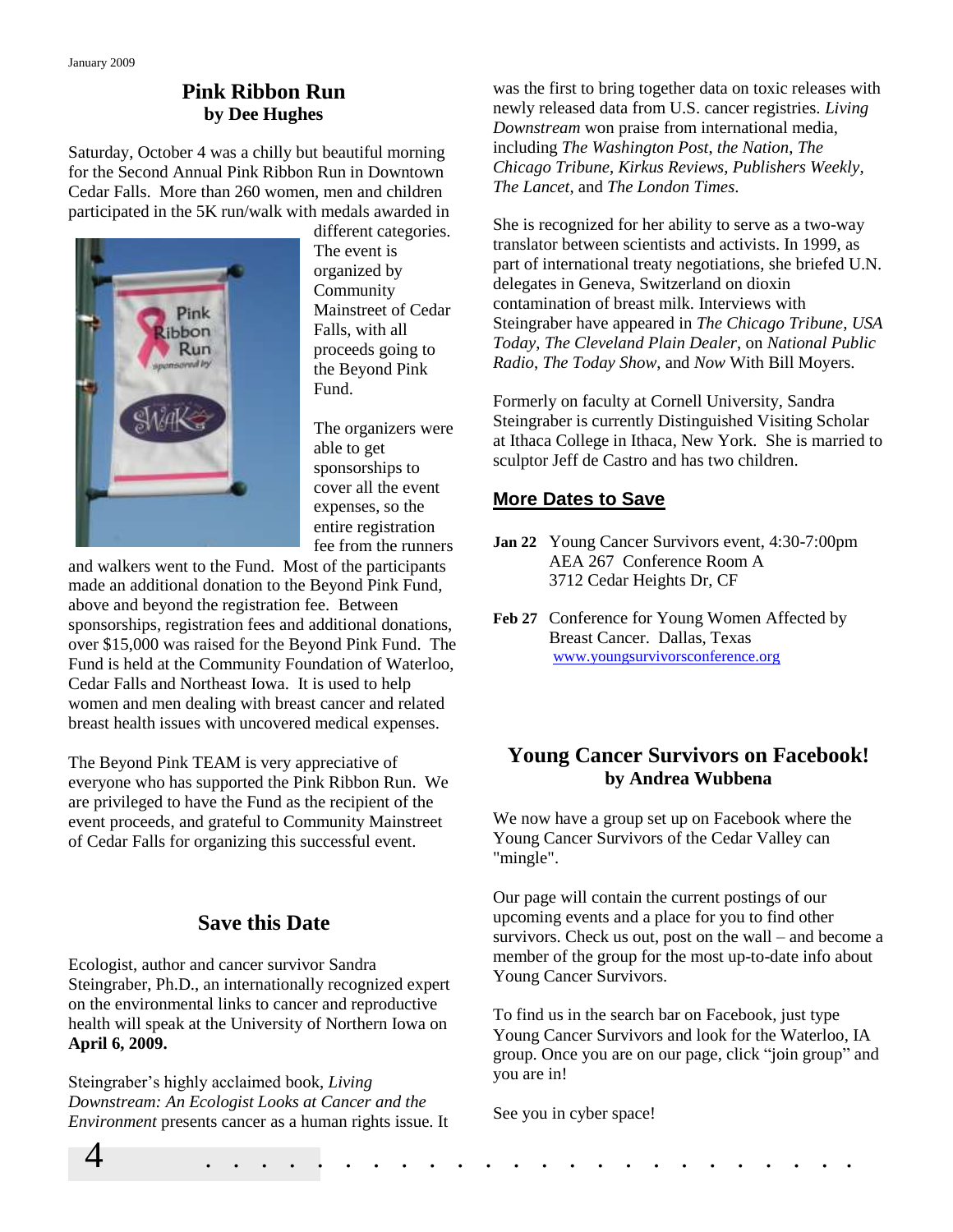#### **A Survivor's Story by Brenda Barron**

I was diagnosed with breast cancer in November of 2006 at the age of 48. I was already a four year cancer survivor from squama cell carcinoma which required a 10 hour radical surgery for removal. That surgery was a success and I was left deaf in one ear but always felt that was a small price for such a positive outcome. I continued on with life feeling pretty blessed.

In early November I found a small lump while putting lotion on after a shower. I was nervous because once you have cancer your mind jumps to conclusions that aren"t always pleasant. I let it go a couple weeks until my daughter encouraged me to have it checked out so I could move on and stop worrying about it. I had my mammogram (two months late) and an ultrasound. The small lump I found was non cancerous. I like to tell everyone that small lump was divine intervention because during the process they did find two other lumps which proved to be cancer. It was hard to believe this was happening to me again.

My fiancé was there for my diagnosis, right by my side, the same place he had been four years earlier, and the same place he is today. But I think the hardest part of being diagnosed was telling my Mom. She has already been through leukemia with my brother, my previous cancer ,and breast cancer with my sister-in-law (all of us being survivors!) and I knew each time she wished she could have taken it from us. Unfortunately she is very experienced at being a care

giver and she truly is the best!

I had a lumpectomy in November right after Thanksgiving and started my chemotherapy treatment before Christmas. I wanted to get started so I could get it done.

My daughter and I set out to find a wig before I lost my hair. She tried on some, I tried on some and we made it a fun outing. When my hair started to fall out she, being a hair stylist, brought her clippers home so we could shave my head. I remember crying and her doing the same. Once all the hair was off I looked in the mirror and said "Wow, I look exactly like my brother!" and we started laughing. Shortly after that my daughter came home with short hair. Although she wasn"t bald (something she didn"t think the salon would look kindly on) she had made a sacrifice. She had cut off her hair to encourage me, to honor me and to express her love for me. She made this bumpy road easier for me just by being there every day.

I accepted my breast cancer and wanted to believe it was me that was diagnosed so my daughter wouldn"t be, or my Mom, or any number of special women in my life - or maybe a woman I didn't even know that was not as strong as me.

I met amazing people along the way from health care professionals and staff members to, best of all, other people going through what I was going through. Acquaintances turned into friendships, friendships became stronger, family bonds deepened and my appreciation for life became even greater.

It was not a pleasant journey but it was a journey I had to travel, but not alone. For all of you that helped me become a survivor, I thank God for you! For all of you recently diagnosed or going through treatment, please try to look for all the wonderful gifts God also presents along the way.

## **Touch of Courage Breast Cancer Support Group**

The Touch of Courage Breast Cancer Support Group continues to meet on the first Monday of every month at the **Kimball Ridge Center on 2101 Kimball Avenue** at 1:30 p.m.

For those of you who are long term survivors, please remember what a critical role you play in the journey of the newly diagnosed.

The Support Group invites any woman or man who is dealing with breast cancer to attend the support group meetings. Spouses and significant others are also welcome.

# *Printing Donated by:*

*Beyond Pink TEAM*